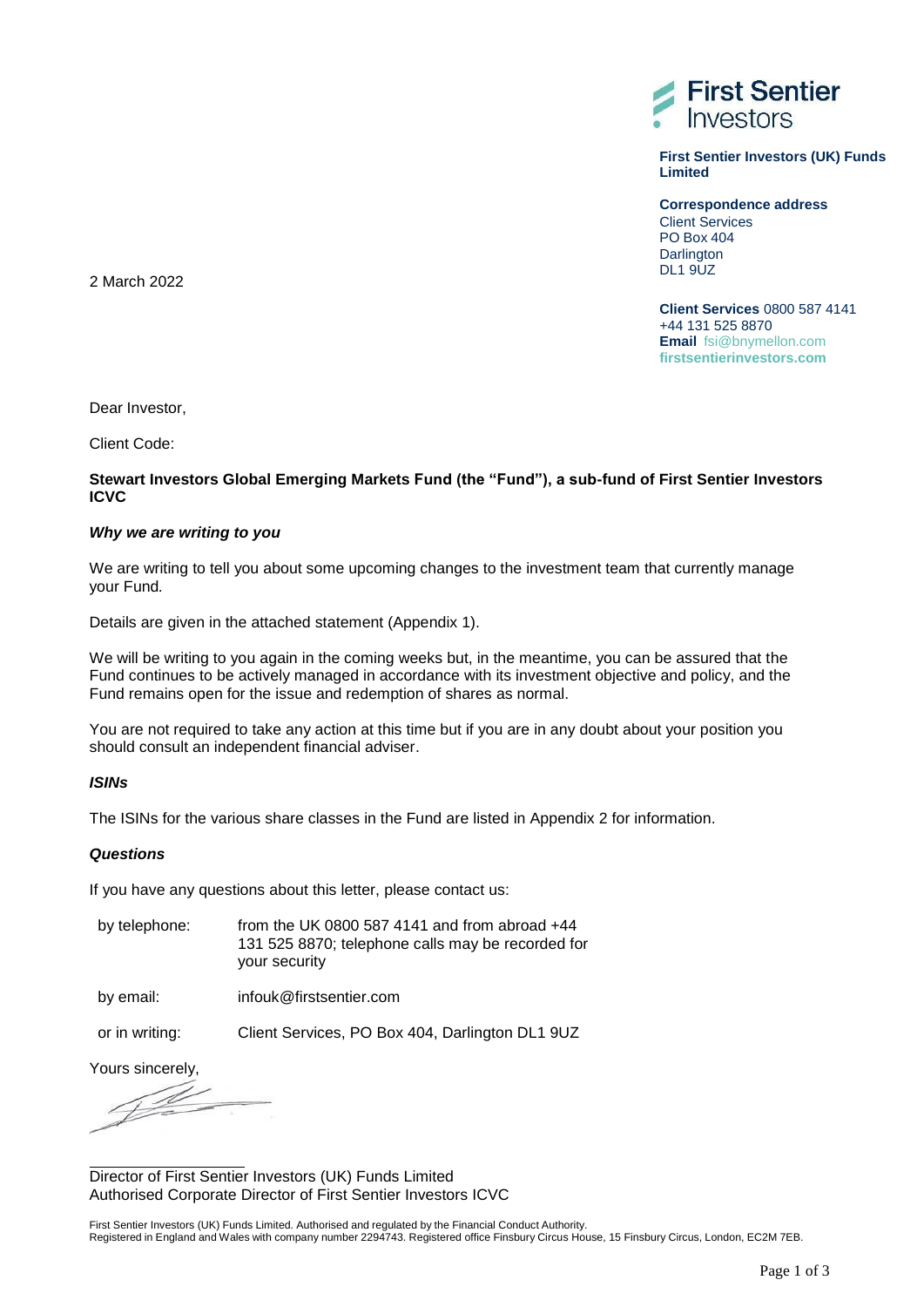# **Appendix 1 - Statement**

### **First Sentier Investors announces results of investment capabilty review**

**Tuesday, 1 March 2022:** Leading global investment manager, First Sentier Investors (FSI), today announced the outcome of a review of its existing investment capabilities against it strategy.

FSI, an asset manager with in-house investment teams and independently-branded, autonomous investment teams, has a long-term growth strategy to build a global business offering a range of investment expertise across differentiated asset classes. The recent review gave particular consideration to the longer-term impact of overlapping investment strategies on the firm's growth ambitions.

A number of FSI's investment teams, including independently-branded Stewart Investors (SI) and FSSA Investment Managers (FSSA), share common heritage through the First State Stewart business. SI now comprises two distinct investment businesses - St Andrews Partners (StAP) and the Sustainable Funds Group (SFG). As a result, StAP, SFG and FSSA investment businesses all offer active strategies with a particular commonality in global emerging markets (GEM) equities.

Following its review and consideration of a number of options, FSI decided to proceed with a closure and orderly wind-down of the StAP investment team.

FSI Chief Executive Officer Mark Steinberg said: "This was a difficult decision made after careful consideration. First Sentier Investors' shareholder, Mitsubishi UFJ Trust and Banking, has openly stated its intention to capture growth in asset management markets globally via its investment in this business. The outcome of the review supports this intention, and is in line with the firm's long-term growth strategy."

The StAP business manages approximately US\$4bn for retail and institutional clients and focuses on GEM equities, including a standalone Latin American strategy.

Steinberg added: "It is our intention to offer clients options for a transition by moving management of GEM client portfolios to the Sustainable Funds Group investment business within Stewart Investors. A team has been established to coordinate the transition of client mandates and relationships in an orderly manner. The Latin American strategy will not be transitioned, and will be closed in due course subject to regulatory approvals.

"In the interim, all StAP portfolios will continue to be actively managed for clients in accordance with their existing investment objectives."

**- ENDS –**

First Sentier Investors (UK) Funds Limited. Authorised and regulated by the Financial Conduct Authority.

Registered in England and Wales with company number 2294743. Registered office Finsbury Circus House, 15 Finsbury Circus, London, EC2M 7EB.